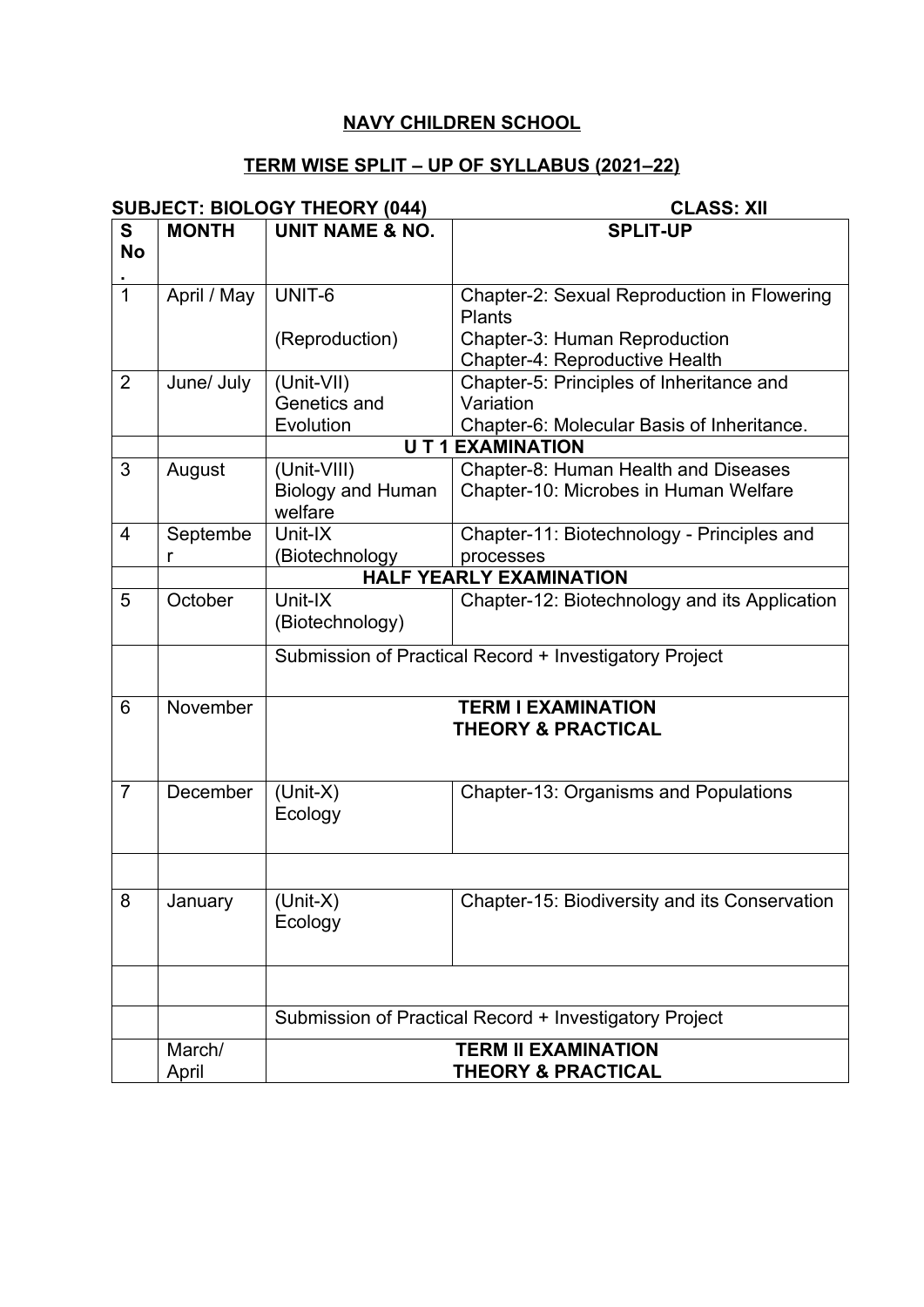## **NAVY CHILDREN SCHOOL**

## **TERM WISE SPLIT – UP OF SYLLABUS (2021–22)**

| <b>SUBJECT: BIOLOGY PRACTICALS (044)</b> |
|------------------------------------------|
|------------------------------------------|

**CLASS: XII** 

|                |              | 00D0L01. DIOLOOT I TVIOTIONLO (017)<br>96699. AU                                                                                                                             |
|----------------|--------------|------------------------------------------------------------------------------------------------------------------------------------------------------------------------------|
| S<br><b>No</b> | <b>MONTH</b> | <b>SPLIT UP</b>                                                                                                                                                              |
|                |              | <b>TERM I</b>                                                                                                                                                                |
|                |              | A. List of Experiments                                                                                                                                                       |
|                |              | $\triangleright$ Isolate DNA from available plant material such as<br>spinach, green pea seeds, papaya, etc.<br>$\triangleright$ Prepare a temporary mount to observe pollen |
|                |              | germination.                                                                                                                                                                 |
|                |              | B. Study/observation of the following (Spotting)                                                                                                                             |
|                |              | $\triangleright$ B.1 Flowers adapted to pollination by different agencies<br>(wind, insects, birds).                                                                         |